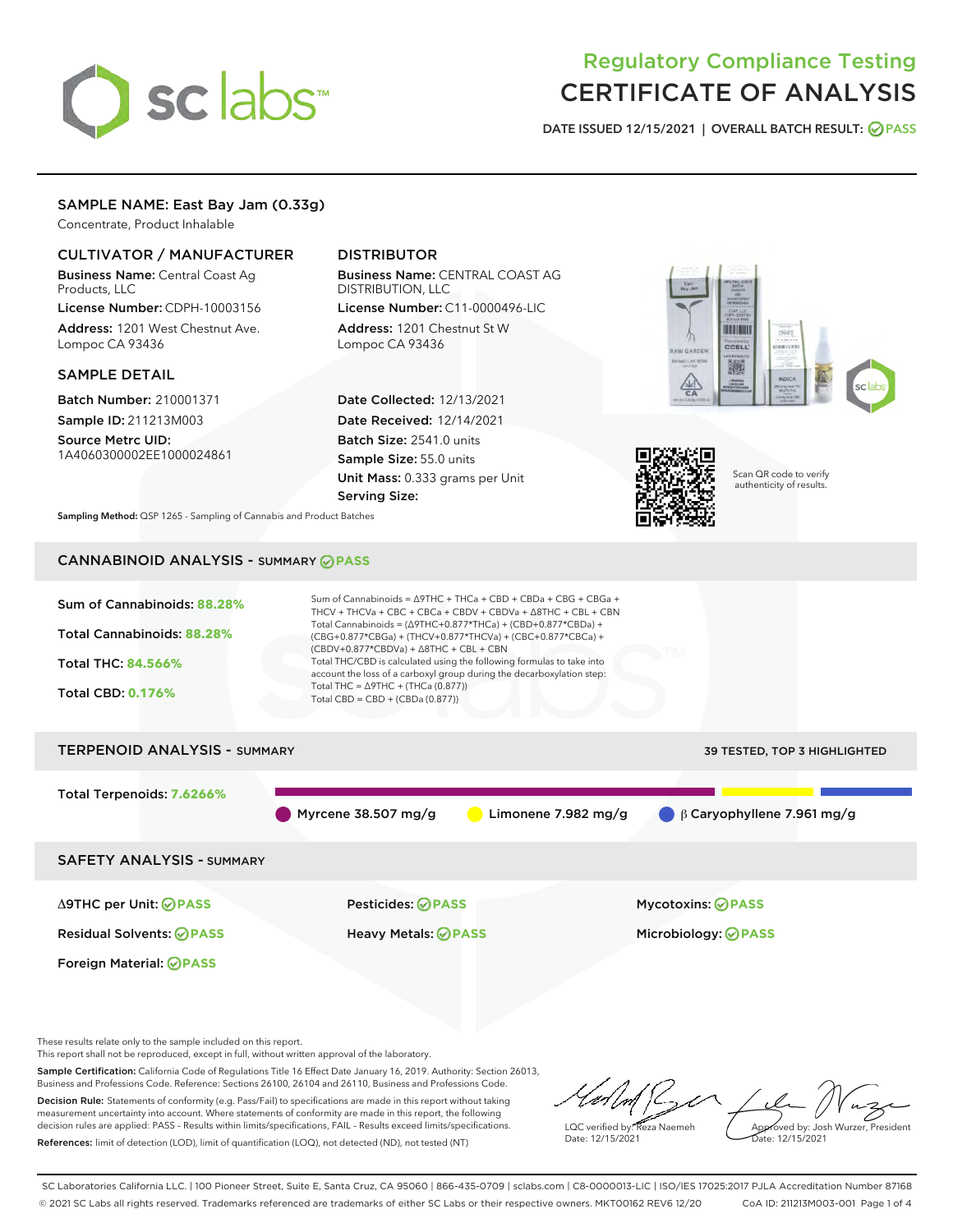



EAST BAY JAM (0.33G) | DATE ISSUED 12/15/2021 | OVERALL BATCH RESULT: 2 PASS

#### CANNABINOID TEST RESULTS - 12/14/2021 2 PASS

Tested by high-performance liquid chromatography with diode-array detection (HPLC-DAD). **Method:** QSP 1157 - Analysis of Cannabinoids by HPLC-DAD

#### TOTAL CANNABINOIDS: **88.28%**

Total Cannabinoids (Total THC) + (Total CBD) + (Total CBG) + (Total THCV) + (Total CBC) + (Total CBDV) + ∆8THC + CBL + CBN

TOTAL THC: **84.566%** Total THC (∆9THC+0.877\*THCa)

TOTAL CBD: **0.176%** Total CBD (CBD+0.877\*CBDa)

TOTAL THCV: 0.67% Total THCV (THCV+0.877\*THCVa)

TOTAL CBC: ND Total CBC (CBC+0.877\*CBCa)

TOTAL CBG: 2.65% Total CBG (CBG+0.877\*CBGa)

TOTAL CBDV: ND Total CBDV (CBDV+0.877\*CBDVa)

| <b>COMPOUND</b>            | LOD/LOQ<br>(mg/g) | <b>MEASUREMENT</b><br><b>UNCERTAINTY</b><br>(mg/g) | <b>RESULT</b><br>(mg/g) | <b>RESULT</b><br>(%) |
|----------------------------|-------------------|----------------------------------------------------|-------------------------|----------------------|
| <b>A9THC</b>               | 0.06 / 0.26       | ±29.091                                            | 845.66                  | 84.566               |
| <b>CBG</b>                 | 0.06/0.19         | ±1.044                                             | 26.50                   | 2.650                |
| <b>THCV</b>                | 0.1 / 0.2         | ±0.33                                              | 6.7                     | 0.67                 |
| <b>CBN</b>                 | 0.1/0.3           | ±0.14                                              | 2.2                     | 0.22                 |
| <b>CBD</b>                 | 0.07/0.29         | ±0.081                                             | 1.76                    | 0.176                |
| $\triangle$ 8THC           | 0.1/0.4           | N/A                                                | <b>ND</b>               | <b>ND</b>            |
| <b>THCa</b>                | 0.05/0.14         | N/A                                                | <b>ND</b>               | <b>ND</b>            |
| <b>THCVa</b>               | 0.07/0.20         | N/A                                                | <b>ND</b>               | <b>ND</b>            |
| <b>CBDa</b>                | 0.02/0.19         | N/A                                                | <b>ND</b>               | <b>ND</b>            |
| <b>CBDV</b>                | 0.04 / 0.15       | N/A                                                | <b>ND</b>               | <b>ND</b>            |
| <b>CBDVa</b>               | 0.03/0.53         | N/A                                                | <b>ND</b>               | <b>ND</b>            |
| <b>CBGa</b>                | 0.1/0.2           | N/A                                                | <b>ND</b>               | <b>ND</b>            |
| <b>CBL</b>                 | 0.06 / 0.24       | N/A                                                | <b>ND</b>               | <b>ND</b>            |
| <b>CBC</b>                 | 0.2 / 0.5         | N/A                                                | <b>ND</b>               | <b>ND</b>            |
| <b>CBCa</b>                | 0.07/0.28         | N/A                                                | <b>ND</b>               | <b>ND</b>            |
| <b>SUM OF CANNABINOIDS</b> |                   |                                                    | 882.8 mg/g              | 88.28%               |

#### **UNIT MASS: 0.333 grams per Unit**

| ∆9THC per Unit                         | 1120 per-package limit | 281.60 mg/unit | <b>PASS</b> |
|----------------------------------------|------------------------|----------------|-------------|
| <b>Total THC per Unit</b>              |                        | 281.60 mg/unit |             |
| <b>CBD</b> per Unit                    |                        | $0.59$ mg/unit |             |
| <b>Total CBD per Unit</b>              |                        | $0.59$ mg/unit |             |
| <b>Sum of Cannabinoids</b><br>per Unit |                        | 294.0 mg/unit  |             |
| <b>Total Cannabinoids</b><br>per Unit  |                        | 293.9 mg/unit  |             |

# TERPENOID TEST RESULTS - 12/15/2021

Terpene analysis utilizing gas chromatography-flame ionization detection (GC-FID). **Method:** QSP 1192 - Analysis of Terpenoids by GC-FID

| <b>COMPOUND</b>         | LOD/LOQ<br>(mg/g) | <b>MEASUREMENT</b><br><b>UNCERTAINTY</b><br>(mg/g) | <b>RESULT</b><br>(mg/g)                         | <b>RESULT</b><br>(%) |
|-------------------------|-------------------|----------------------------------------------------|-------------------------------------------------|----------------------|
| <b>Myrcene</b>          | 0.008 / 0.025     | ±0.4967                                            | 38.507                                          | 3.8507               |
| Limonene                | 0.005 / 0.016     | ±0.1141                                            | 7.982                                           | 0.7982               |
| $\upbeta$ Caryophyllene | 0.004 / 0.012     | ±0.2834                                            | 7.961                                           | 0.7961               |
| Ocimene                 | 0.011 / 0.038     | ±0.2552                                            | 7.950                                           | 0.7950               |
| $\alpha$ Pinene         | 0.005 / 0.017     | ±0.0280                                            | 3.253                                           | 0.3253               |
| Linalool                | 0.009 / 0.032     | ±0.0949                                            | 2.497                                           | 0.2497               |
| $\beta$ Pinene          | 0.004 / 0.014     | ±0.0253                                            | 2.202                                           | 0.2202               |
| $\alpha$ Humulene       | 0.009 / 0.029     | ±0.0657                                            | 2.047                                           | 0.2047               |
| trans-ß-Farnesene       | 0.008 / 0.025     | ±0.0350                                            | 0.986                                           | 0.0986               |
| Fenchol                 | 0.010 / 0.034     | ±0.0271                                            | 0.699                                           | 0.0699               |
| Terpineol               | 0.016 / 0.055     | ±0.0328                                            | 0.535                                           | 0.0535               |
| Terpinolene             | 0.008 / 0.026     | ±0.0075                                            | 0.366                                           | 0.0366               |
| <b>Borneol</b>          | 0.005 / 0.016     | ±0.0080                                            | 0.191                                           | 0.0191               |
| Guaiol                  | 0.009 / 0.030     | ±0.0084                                            | 0.179                                           | 0.0179               |
| Nerolidol               | 0.009 / 0.028     | ±0.0110                                            | 0.175                                           | 0.0175               |
| Camphene                | 0.005 / 0.015     | ±0.0019                                            | 0.161                                           | 0.0161               |
| Valencene               | 0.009 / 0.030     | ±0.0085                                            | 0.124                                           | 0.0124               |
| Citronellol             | 0.003 / 0.010     | ±0.0059                                            | 0.121                                           | 0.0121               |
| Fenchone                | 0.009 / 0.028     | ±0.0026                                            | 0.091                                           | 0.0091               |
| Caryophyllene<br>Oxide  | 0.010 / 0.033     | ±0.0040                                            | 0.088                                           | 0.0088               |
| $\alpha$ Bisabolol      | 0.008 / 0.026     | ±0.0038                                            | 0.072                                           | 0.0072               |
| Sabinene Hydrate        | 0.006 / 0.022     | ±0.0012                                            | 0.030                                           | 0.0030               |
| $\gamma$ Terpinene      | 0.006 / 0.018     | ±0.0005                                            | 0.027                                           | 0.0027               |
| $\alpha$ Terpinene      | 0.005 / 0.017     | ±0.0003                                            | 0.022                                           | 0.0022               |
| $\alpha$ Phellandrene   | 0.006 / 0.020     | N/A                                                | <loq< th=""><th><loq< th=""></loq<></th></loq<> | <loq< th=""></loq<>  |
| <b>3 Carene</b>         | 0.005 / 0.018     | N/A                                                | <loq< th=""><th><loq< th=""></loq<></th></loq<> | <loq< th=""></loq<>  |
| Eucalyptol              | 0.006 / 0.018     | N/A                                                | $<$ LOQ                                         | <loq< th=""></loq<>  |
| Isoborneol              | 0.004 / 0.012     | N/A                                                | <loq< th=""><th><loq< th=""></loq<></th></loq<> | <loq< th=""></loq<>  |
| Nerol                   | 0.003 / 0.011     | N/A                                                | <loq< th=""><th><loq< th=""></loq<></th></loq<> | <loq< th=""></loq<>  |
| Sabinene                | 0.004 / 0.014     | N/A                                                | <b>ND</b>                                       | <b>ND</b>            |
| p-Cymene                | 0.005 / 0.016     | N/A                                                | ND                                              | ND                   |
| (-)-Isopulegol          | 0.005 / 0.016     | N/A                                                | ND                                              | ND                   |
| Camphor                 | 0.006 / 0.019     | N/A                                                | ND                                              | ND                   |
| Menthol                 | 0.008 / 0.025     | N/A                                                | ND                                              | ND                   |
| R-(+)-Pulegone          | 0.003 / 0.011     | N/A                                                | ND                                              | ND                   |
| Geraniol                | 0.002 / 0.007     | N/A                                                | ND                                              | ND                   |
| <b>Geranyl Acetate</b>  | 0.004 / 0.014     | N/A                                                | ND                                              | ND                   |
| $\alpha$ Cedrene        | 0.005 / 0.016     | N/A                                                | ND                                              | ND                   |
| Cedrol                  | 0.008 / 0.027     | N/A                                                | <b>ND</b>                                       | ND                   |
| <b>TOTAL TERPENOIDS</b> |                   |                                                    | 76.266 mg/g                                     | 7.6266%              |

SC Laboratories California LLC. | 100 Pioneer Street, Suite E, Santa Cruz, CA 95060 | 866-435-0709 | sclabs.com | C8-0000013-LIC | ISO/IES 17025:2017 PJLA Accreditation Number 87168 © 2021 SC Labs all rights reserved. Trademarks referenced are trademarks of either SC Labs or their respective owners. MKT00162 REV6 12/20 CoA ID: 211213M003-001 Page 2 of 4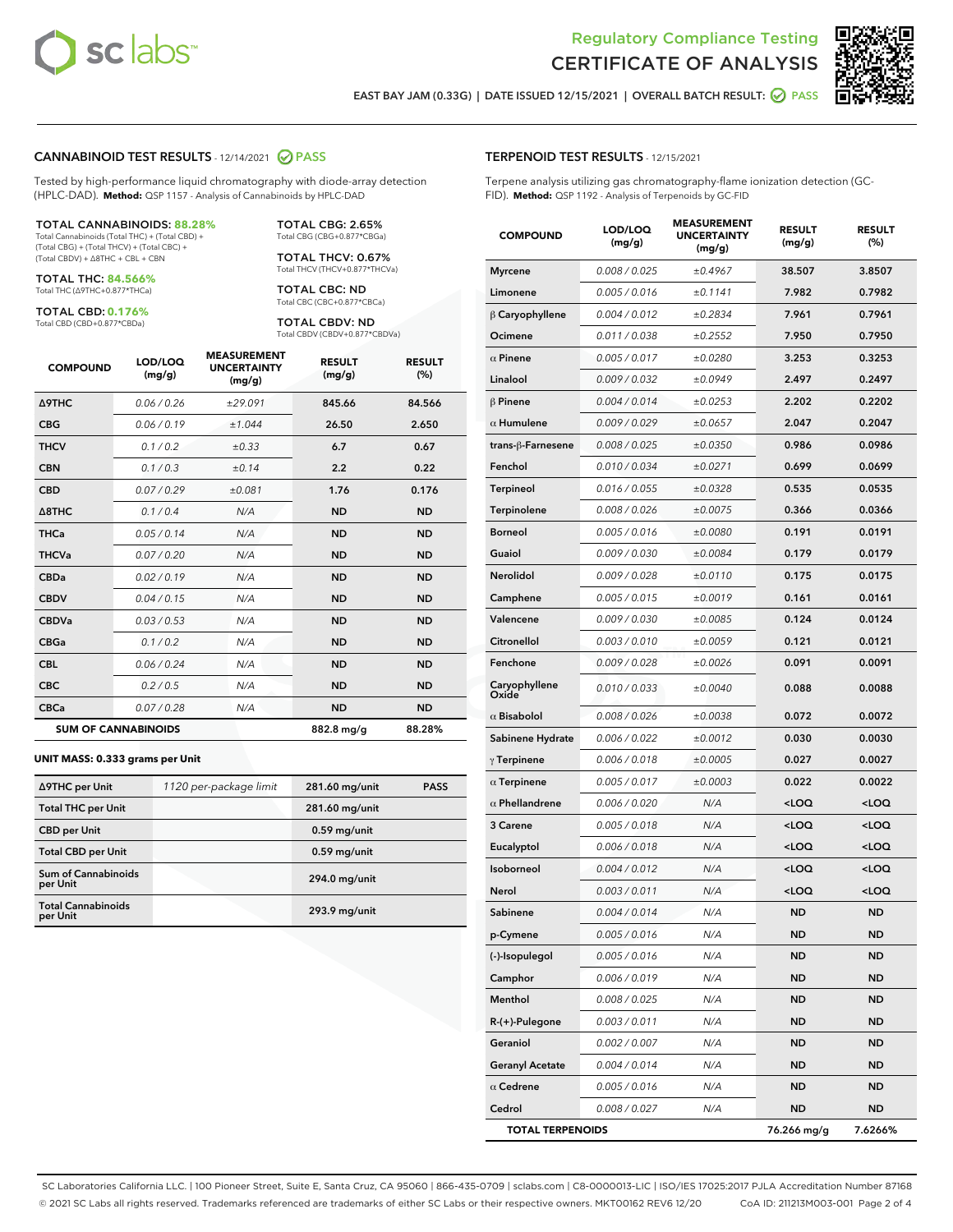



EAST BAY JAM (0.33G) | DATE ISSUED 12/15/2021 | OVERALL BATCH RESULT:  $\bigcirc$  PASS

# CATEGORY 1 PESTICIDE TEST RESULTS - 12/15/2021 2 PASS

Pesticide and plant growth regulator analysis utilizing high-performance liquid chromatography-mass spectrometry (HPLC-MS) or gas chromatography-mass spectrometry (GC-MS). \*GC-MS utilized where indicated. **Method:** QSP 1212 - Analysis of Pesticides and Mycotoxins by LC-MS or QSP 1213 - Analysis of Pesticides by GC-MS

| <b>COMPOUND</b>             | LOD/LOQ<br>$(\mu g/g)$ | <b>ACTION</b><br><b>LIMIT</b><br>$(\mu g/g)$ | <b>MEASUREMENT</b><br><b>UNCERTAINTY</b><br>$(\mu g/g)$ | <b>RESULT</b><br>$(\mu g/g)$ | <b>RESULT</b> |
|-----------------------------|------------------------|----------------------------------------------|---------------------------------------------------------|------------------------------|---------------|
| Aldicarb                    | 0.03 / 0.08            | $\ge$ LOD                                    | N/A                                                     | <b>ND</b>                    | <b>PASS</b>   |
| Carbofuran                  | 0.02/0.05              | $>$ LOD                                      | N/A                                                     | <b>ND</b>                    | <b>PASS</b>   |
| Chlordane*                  | 0.03 / 0.08            | $\ge$ LOD                                    | N/A                                                     | <b>ND</b>                    | <b>PASS</b>   |
| Chlorfenapyr*               | 0.03/0.10              | $\ge$ LOD                                    | N/A                                                     | <b>ND</b>                    | <b>PASS</b>   |
| Chlorpyrifos                | 0.02 / 0.06            | $\ge$ LOD                                    | N/A                                                     | <b>ND</b>                    | <b>PASS</b>   |
| Coumaphos                   | 0.02/0.07              | $>$ LOD                                      | N/A                                                     | <b>ND</b>                    | <b>PASS</b>   |
| <b>Daminozide</b>           | 0.02 / 0.07            | $\ge$ LOD                                    | N/A                                                     | <b>ND</b>                    | <b>PASS</b>   |
| <b>DDVP</b><br>(Dichlorvos) | 0.03/0.09              | $\ge$ LOD                                    | N/A                                                     | <b>ND</b>                    | <b>PASS</b>   |
| <b>Dimethoate</b>           | 0.03 / 0.08            | $\ge$ LOD                                    | N/A                                                     | <b>ND</b>                    | <b>PASS</b>   |
| Ethoprop(hos)               | 0.03/0.10              | $\ge$ LOD                                    | N/A                                                     | <b>ND</b>                    | <b>PASS</b>   |
| Etofenprox                  | 0.02 / 0.06            | $\ge$ LOD                                    | N/A                                                     | <b>ND</b>                    | <b>PASS</b>   |
| Fenoxycarb                  | 0.03 / 0.08            | $\ge$ LOD                                    | N/A                                                     | <b>ND</b>                    | <b>PASS</b>   |
| Fipronil                    | 0.03/0.08              | $>$ LOD                                      | N/A                                                     | <b>ND</b>                    | <b>PASS</b>   |
| Imazalil                    | 0.02 / 0.06            | $\ge$ LOD                                    | N/A                                                     | <b>ND</b>                    | <b>PASS</b>   |
| Methiocarb                  | 0.02 / 0.07            | $\ge$ LOD                                    | N/A                                                     | <b>ND</b>                    | <b>PASS</b>   |
| Methyl<br>parathion         | 0.03/0.10              | $>$ LOD                                      | N/A                                                     | <b>ND</b>                    | <b>PASS</b>   |
| <b>Mevinphos</b>            | 0.03/0.09              | $>$ LOD                                      | N/A                                                     | <b>ND</b>                    | <b>PASS</b>   |
| Paclobutrazol               | 0.02 / 0.05            | $\ge$ LOD                                    | N/A                                                     | <b>ND</b>                    | <b>PASS</b>   |
| Propoxur                    | 0.03/0.09              | $>$ LOD                                      | N/A                                                     | <b>ND</b>                    | <b>PASS</b>   |
| Spiroxamine                 | 0.03 / 0.08            | $\ge$ LOD                                    | N/A                                                     | <b>ND</b>                    | <b>PASS</b>   |
| Thiacloprid                 | 0.03/0.10              | $\ge$ LOD                                    | N/A                                                     | <b>ND</b>                    | <b>PASS</b>   |

#### CATEGORY 2 PESTICIDE TEST RESULTS - 12/15/2021 @ PASS

| <b>COMPOUND</b>          | LOD/LOO<br>$(\mu g/g)$ | <b>ACTION</b><br>LIMIT<br>$(\mu g/g)$ | <b>MEASUREMENT</b><br><b>UNCERTAINTY</b><br>$(\mu g/g)$ | <b>RESULT</b><br>$(\mu g/g)$ | <b>RESULT</b> |  |
|--------------------------|------------------------|---------------------------------------|---------------------------------------------------------|------------------------------|---------------|--|
| Abamectin                | 0.03/0.10              | 0.1                                   | N/A                                                     | <b>ND</b>                    | <b>PASS</b>   |  |
| Acephate                 | 0.02/0.07              | 0.1                                   | N/A                                                     | <b>ND</b>                    | <b>PASS</b>   |  |
| Acequinocyl              | 0.02/0.07              | 0.1                                   | N/A                                                     | <b>ND</b>                    | <b>PASS</b>   |  |
| Acetamiprid              | 0.02 / 0.05            | 0.1                                   | N/A                                                     | <b>ND</b>                    | <b>PASS</b>   |  |
| Azoxystrobin             | 0.02/0.07              | 0.1                                   | N/A                                                     | <b>ND</b>                    | <b>PASS</b>   |  |
| <b>Bifenazate</b>        | 0.01 / 0.04            | 0.1                                   | N/A                                                     | <b>ND</b>                    | <b>PASS</b>   |  |
| <b>Bifenthrin</b>        | 0.02 / 0.05            | 3                                     | N/A                                                     | <b>ND</b>                    | <b>PASS</b>   |  |
| <b>Boscalid</b>          | 0.03/0.09              | 0.1                                   | N/A                                                     | <b>ND</b>                    | <b>PASS</b>   |  |
| Captan                   | 0.19/0.57              | 0.7                                   | N/A                                                     | <b>ND</b>                    | <b>PASS</b>   |  |
| Carbaryl                 | 0.02/0.06              | 0.5                                   | N/A                                                     | <b>ND</b>                    | <b>PASS</b>   |  |
| Chlorantranilip-<br>role | 0.04/0.12              | 10                                    | N/A                                                     | <b>ND</b>                    | <b>PASS</b>   |  |
| Clofentezine             | 0.03/0.09              | 0.1                                   | N/A                                                     | <b>ND</b>                    | <b>PASS</b>   |  |

| <b>COMPOUND</b>               | LOD/LOQ<br>(µg/g) | <b>ACTION</b><br><b>LIMIT</b><br>(µg/g) | <b>MEASUREMENT</b><br><b>UNCERTAINTY</b><br>$(\mu g/g)$ | <b>RESULT</b><br>(µg/g) | <b>RESULT</b> |
|-------------------------------|-------------------|-----------------------------------------|---------------------------------------------------------|-------------------------|---------------|
| Cyfluthrin                    | 0.12 / 0.38       | $\overline{c}$                          | N/A                                                     | <b>ND</b>               | <b>PASS</b>   |
| Cypermethrin                  | 0.11 / 0.32       | 1                                       | N/A                                                     | <b>ND</b>               | <b>PASS</b>   |
| <b>Diazinon</b>               | 0.02 / 0.05       | 0.1                                     | N/A                                                     | <b>ND</b>               | <b>PASS</b>   |
| Dimethomorph                  | 0.03 / 0.09       | 2                                       | N/A                                                     | <b>ND</b>               | <b>PASS</b>   |
| Etoxazole                     | 0.02 / 0.06       | 0.1                                     | N/A                                                     | <b>ND</b>               | <b>PASS</b>   |
| Fenhexamid                    | 0.03 / 0.09       | 0.1                                     | N/A                                                     | <b>ND</b>               | <b>PASS</b>   |
| Fenpyroximate                 | 0.02 / 0.06       | 0.1                                     | N/A                                                     | <b>ND</b>               | <b>PASS</b>   |
| Flonicamid                    | 0.03 / 0.10       | 0.1                                     | N/A                                                     | <b>ND</b>               | <b>PASS</b>   |
| Fludioxonil                   | 0.03 / 0.10       | 0.1                                     | N/A                                                     | <b>ND</b>               | <b>PASS</b>   |
| Hexythiazox                   | 0.02 / 0.07       | 0.1                                     | N/A                                                     | <b>ND</b>               | <b>PASS</b>   |
| Imidacloprid                  | 0.04 / 0.11       | 5                                       | N/A                                                     | <b>ND</b>               | <b>PASS</b>   |
| Kresoxim-methyl               | 0.02 / 0.07       | 0.1                                     | N/A                                                     | <b>ND</b>               | <b>PASS</b>   |
| Malathion                     | 0.03 / 0.09       | 0.5                                     | N/A                                                     | <b>ND</b>               | <b>PASS</b>   |
| Metalaxyl                     | 0.02 / 0.07       | $\overline{c}$                          | N/A                                                     | <b>ND</b>               | <b>PASS</b>   |
| Methomyl                      | 0.03 / 0.10       | $\mathcal{I}$                           | N/A                                                     | <b>ND</b>               | <b>PASS</b>   |
| Myclobutanil                  | 0.03 / 0.09       | 0.1                                     | N/A                                                     | <b>ND</b>               | <b>PASS</b>   |
| <b>Naled</b>                  | 0.02 / 0.07       | 0.1                                     | N/A                                                     | <b>ND</b>               | <b>PASS</b>   |
| Oxamyl                        | 0.04 / 0.11       | 0.5                                     | N/A                                                     | <b>ND</b>               | <b>PASS</b>   |
| Pentachloronitro-<br>benzene* | 0.03/0.09         | 0.1                                     | N/A                                                     | <b>ND</b>               | <b>PASS</b>   |
| Permethrin                    | 0.04 / 0.12       | 0.5                                     | N/A                                                     | <b>ND</b>               | <b>PASS</b>   |
| Phosmet                       | 0.03 / 0.10       | 0.1                                     | N/A                                                     | <b>ND</b>               | <b>PASS</b>   |
| Piperonylbu-<br>toxide        | 0.02 / 0.07       | 3                                       | N/A                                                     | <b>ND</b>               | <b>PASS</b>   |
| Prallethrin                   | 0.03 / 0.08       | 0.1                                     | N/A                                                     | <b>ND</b>               | <b>PASS</b>   |
| Propiconazole                 | 0.02 / 0.07       | 0.1                                     | N/A                                                     | <b>ND</b>               | <b>PASS</b>   |
| Pyrethrins                    | 0.04 / 0.12       | 0.5                                     | N/A                                                     | <b>ND</b>               | <b>PASS</b>   |
| Pyridaben                     | 0.02 / 0.07       | 0.1                                     | N/A                                                     | <b>ND</b>               | <b>PASS</b>   |
| Spinetoram                    | 0.02 / 0.07       | 0.1                                     | N/A                                                     | <b>ND</b>               | <b>PASS</b>   |
| Spinosad                      | 0.02 / 0.07       | 0.1                                     | N/A                                                     | <b>ND</b>               | <b>PASS</b>   |
| Spiromesifen                  | 0.02 / 0.05       | 0.1                                     | N/A                                                     | <b>ND</b>               | <b>PASS</b>   |
| Spirotetramat                 | 0.02 / 0.06       | 0.1                                     | N/A                                                     | ND                      | <b>PASS</b>   |
| Tebuconazole                  | 0.02 / 0.07       | 0.1                                     | N/A                                                     | <b>ND</b>               | <b>PASS</b>   |
| Thiamethoxam                  | 0.03 / 0.10       | 5                                       | N/A                                                     | <b>ND</b>               | <b>PASS</b>   |
| Trifloxystrobin               | 0.03 / 0.08       | 0.1                                     | N/A                                                     | <b>ND</b>               | <b>PASS</b>   |

SC Laboratories California LLC. | 100 Pioneer Street, Suite E, Santa Cruz, CA 95060 | 866-435-0709 | sclabs.com | C8-0000013-LIC | ISO/IES 17025:2017 PJLA Accreditation Number 87168 © 2021 SC Labs all rights reserved. Trademarks referenced are trademarks of either SC Labs or their respective owners. MKT00162 REV6 12/20 CoA ID: 211213M003-001 Page 3 of 4